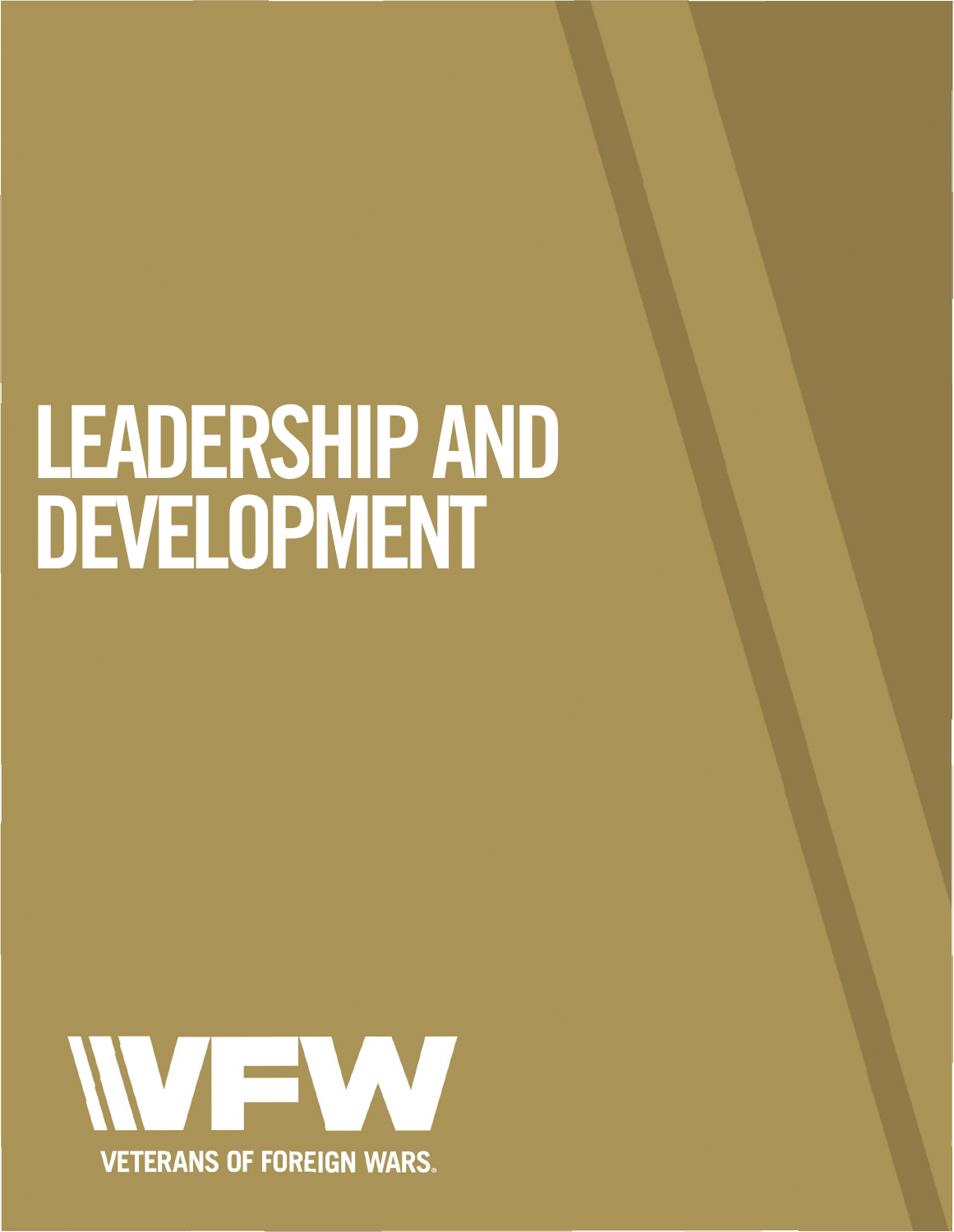## **Table of Contents Leadership and Development**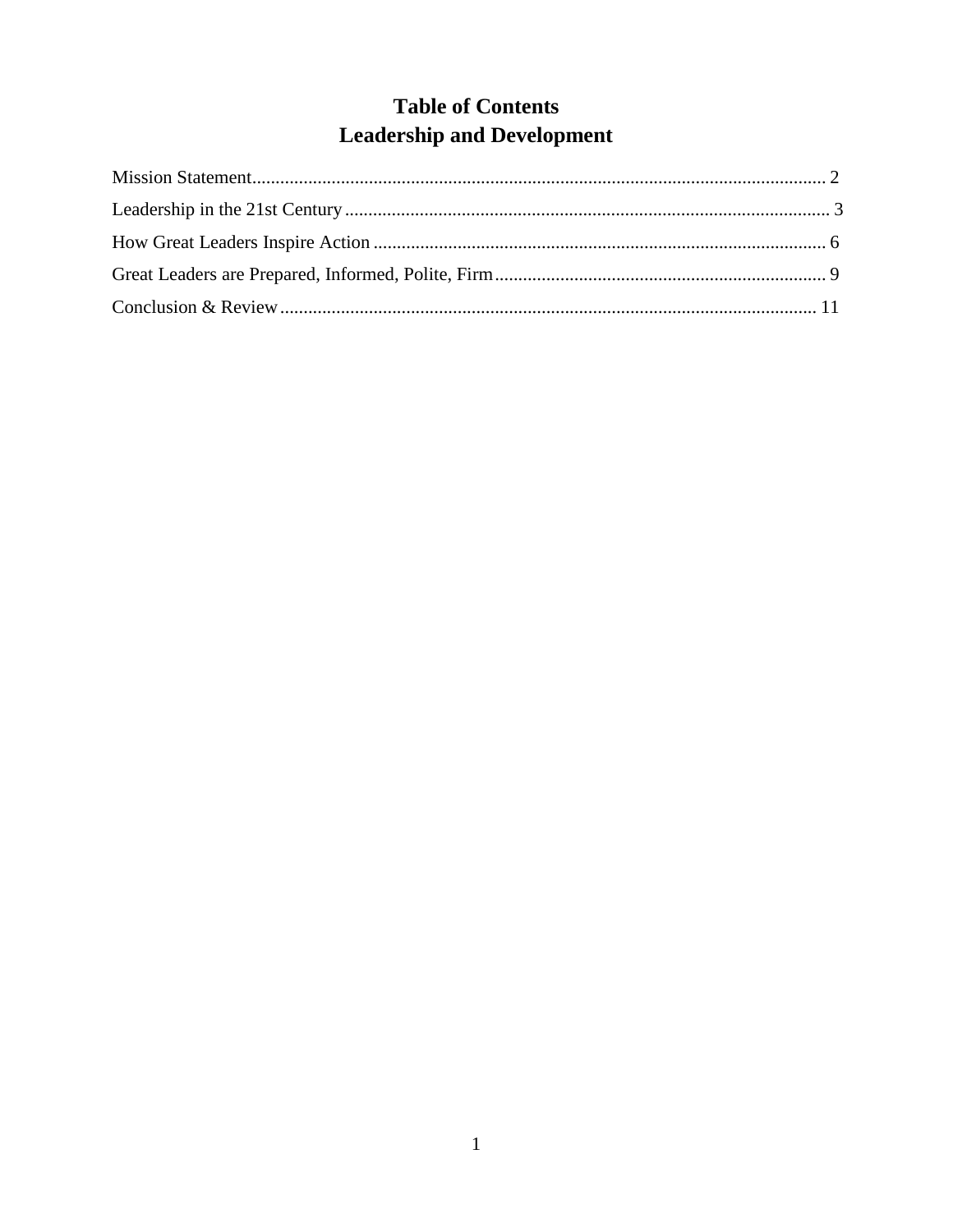**Being a** *member* **of the VFW means being an agent of change.** 

But…

**To be a** *leader* **within the VFW means connecting with those around you; inspiring them with a shared sense of mission; and through education and engagement, mobilizing them in order to accomplish a common goal.**

As Gen Stanley McChrystal put it,

*"I was most reinforced by the understanding that where we were, the status quo was failing, and because it was failing I knew we had to change. But instead of trying to provide an exact path ahead, what I did was I tried to inform and engage the command by saying we have to move in this general direction- help me figure it out. As people did that, we refined the direction we were going, constantly shifting, and it made more people the agents of change."*

**Mission Statement**: The Veterans of Foreign Wars of the United States believes America is defined by how it treats those who sacrificed to protect it; we believe in protecting and fighting for those who were brave enough to fight for us. Whether on Capitol Hill or in our communities, the VFW fights and defends the rights of America's veterans by lobbying for veteran's rights, helping veterans get the benefits they deserve, and assisting veterans further their education with scholarships and living assistance for them and their families. To do less, would be an unconscionable betrayal of our responsibilities as Americans and veterans.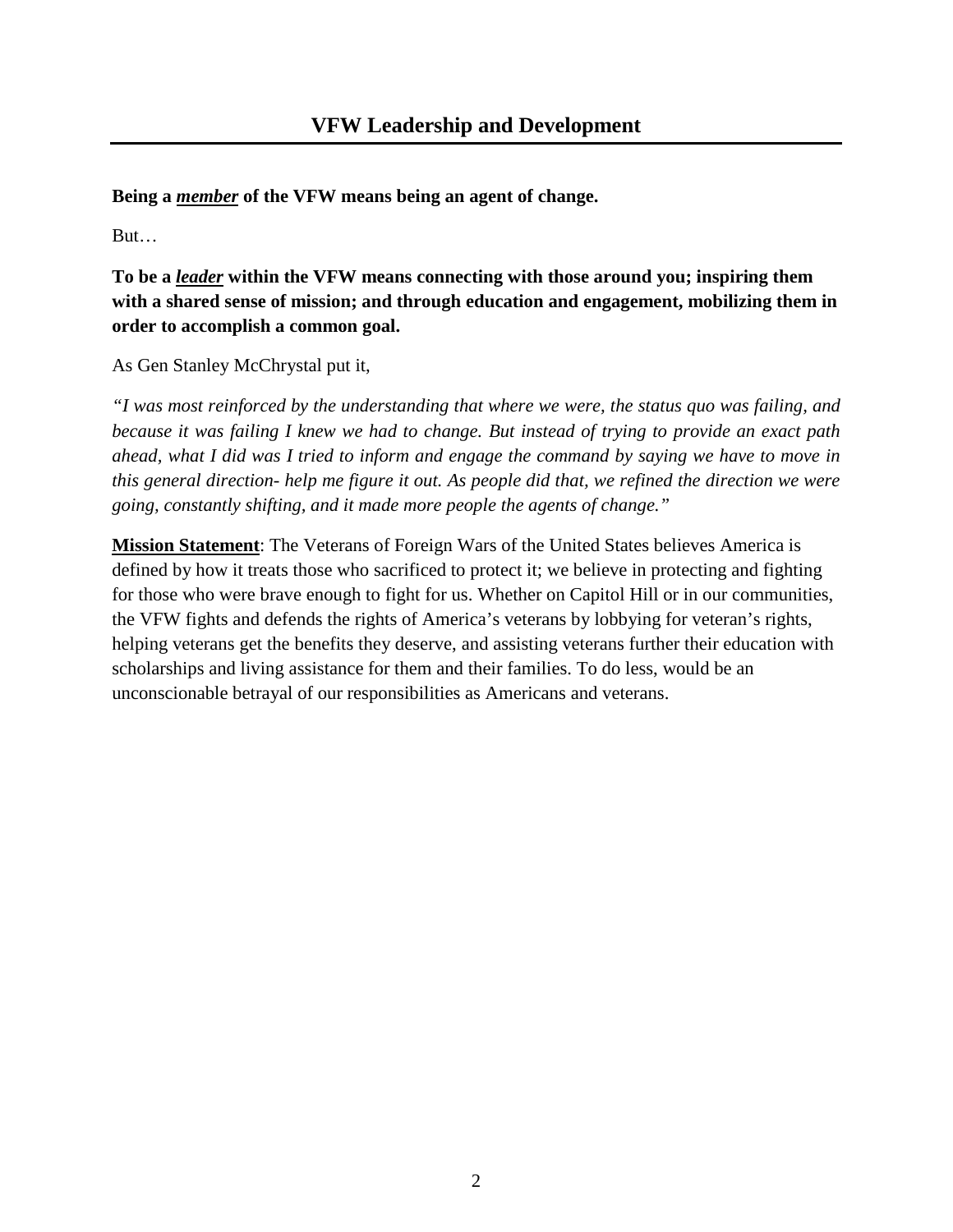## **Leadership in the 21st Century in 3 Questions**

*[Roselinde Torres: "What it takes to be a great leader"]*

- 1. **Where are you looking to anticipate change?** *Proactive leaders practice identifying and sharing trends that impact your team in order to course correct a strategy or to anticipate new moves. Shape your future instead of just reacting to it.*
	- a. Who are you spending time with and on what topics? Where are you traveling? What are you reading? How are you distilling all of this information into understanding potential pitfalls so you can do something right now in order to prepare?
		- i. The following questions aim to identify local focal points of change. If you answer "No" to a question, think about expanding your awareness to identify potential trends. If you answer "Yes" to a question, discuss with your team how current trends in that area may impact you or your mission- this may offer an opportunity to raise awareness within your community and engage your local leaders in a call for action or collaborative campaign for change.
			- 1. Local Government
				- a. Do you pay attention to local government?
				- b. Do you know who your local government officials are and their priority goals?
				- c. Are you aware of current or upcoming ballot initiatives?
			- 2. Educational Institutions
				- a. Do you know all of the schools in your area?
				- b. Do you have relationships with the educators and administrators of those schools?
				- c. If an institution of higher education (community college/university/vocational school), do you know the percentage of veterans in attendance? And/or if said institution is veteran friendly?
			- 3. Local Business
				- a. Are you aware of local business trends?
				- b. Do you know/have a relationship with the local business leaders in your area?
				- c. Have you thought about areas of mutual interest?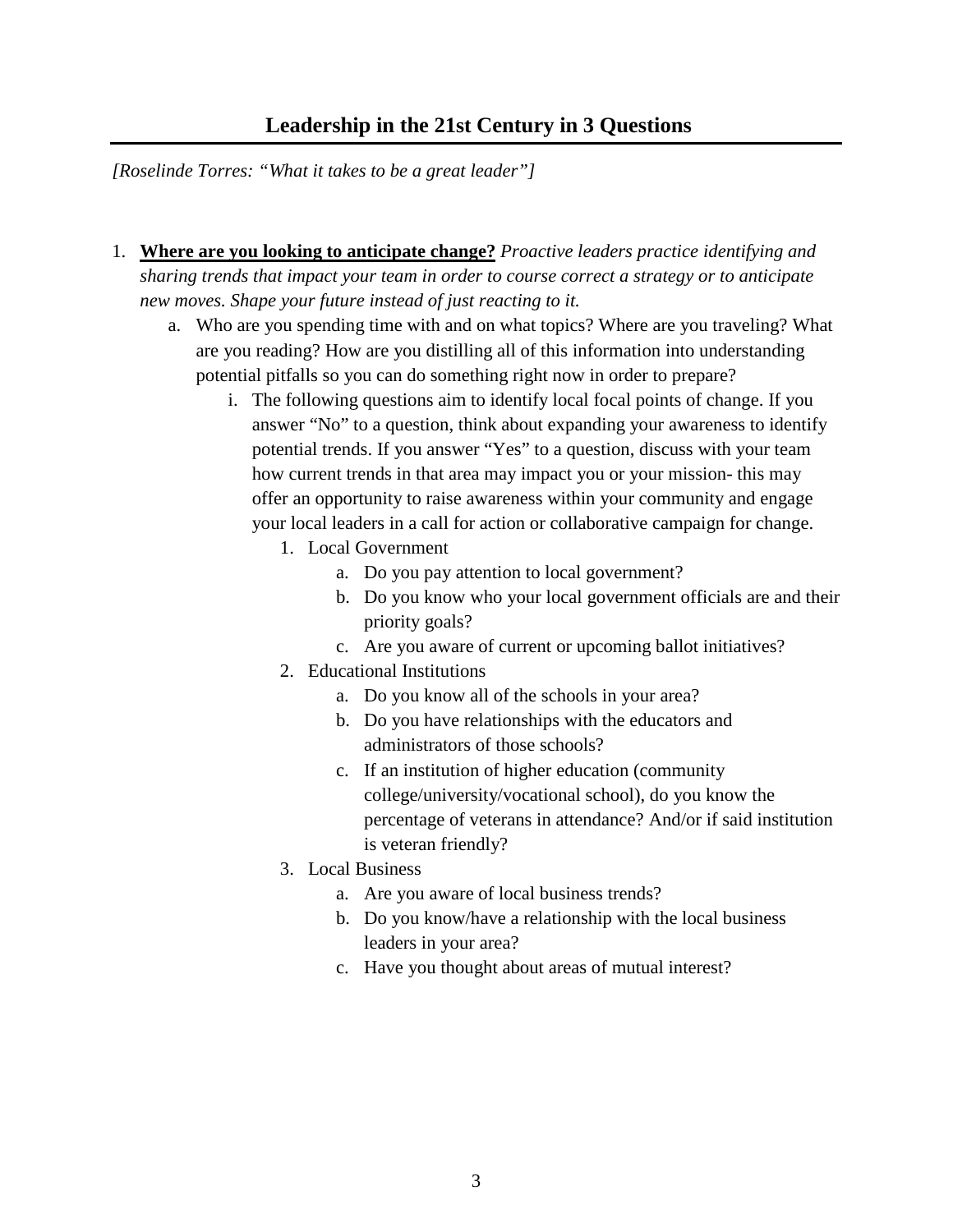- 2. **What is the diversity measure or your network?** *Great leaders understand that having a more diverse network is a source of pattern identification as well as solutions because you have surrounded yourself with people who are thinking differently than you are.*
	- a. Expand your capacity to develop relationships with people and organizations that are very different than you; find shared goals; and work together.
		- i. Name 3 other non-profit organizations in your area. (i.e. local Homeless Shelter or Food Pantry)

| $\mathcal{R}$<br>. |  |
|--------------------|--|
|                    |  |

ii. Now, in 5 words or less, write 3 common goals you have with each organization above. (i.e. preventing Veteran Homelessness/ feeding veterans and their families/ providing family assistance)

| 2. | <u> 1990 - Johann John Harry Harry Harry Harry Harry Harry Harry Harry Harry Harry Harry Harry Harry Harry Harry</u>  |
|----|-----------------------------------------------------------------------------------------------------------------------|
|    |                                                                                                                       |
| 3. | <u> Terminal de la propincia de la propincia de la propincia de la propincia de la propincia de la propincia de l</u> |
|    |                                                                                                                       |

\_\_\_\_\_\_\_\_\_\_\_\_\_\_\_\_\_\_\_\_\_\_\_\_\_\_\_\_\_\_\_\_\_\_\_\_\_\_\_\_\_\_\_\_\_\_\_\_\_\_\_\_\_\_\_\_\_

iii. Have you already established a working partnership in a community project? Think how you might incorporate other organizations to expand the impact of that effort.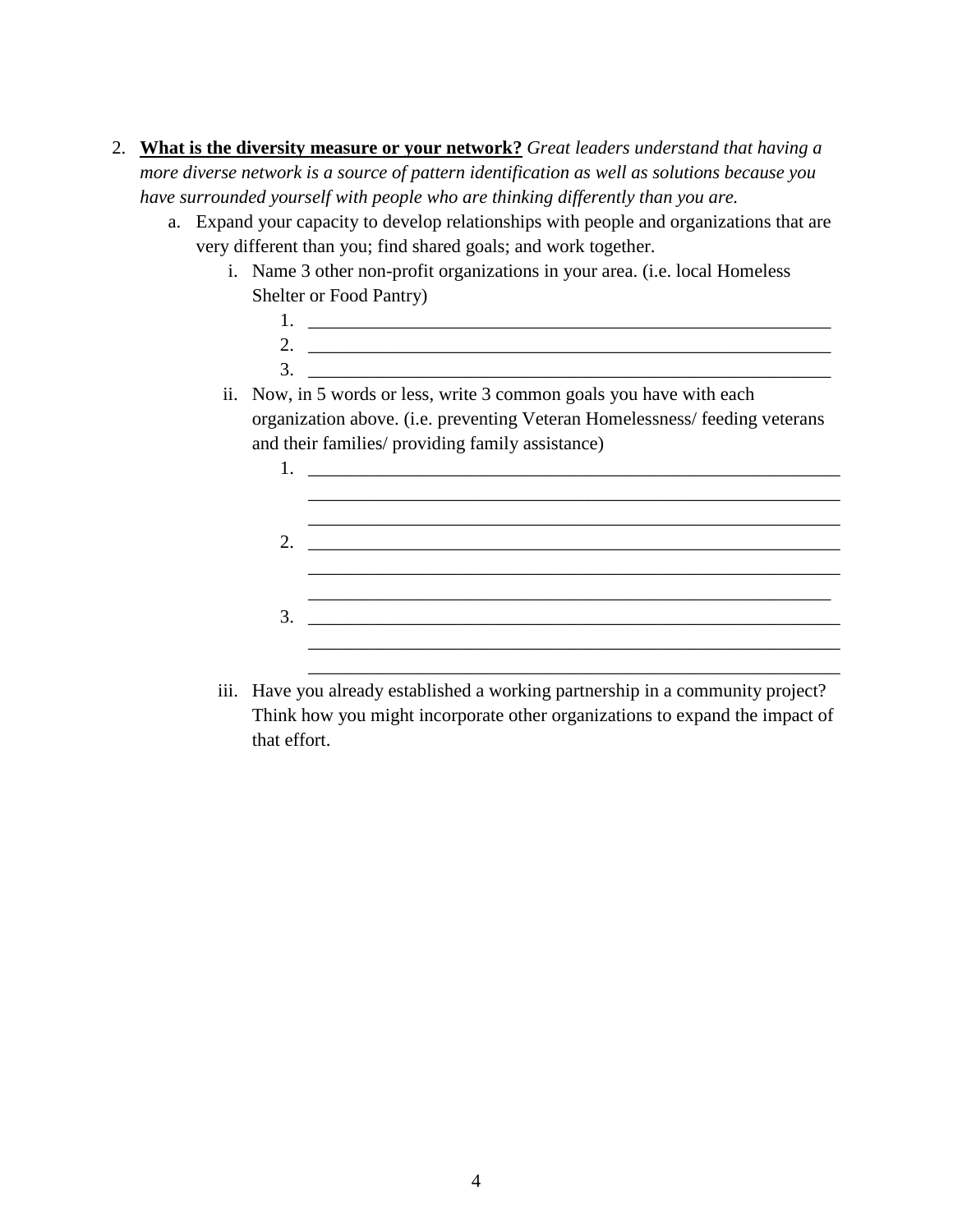- 3. **Are you courageous enough to abandon the past?** *Brave leaders dare to be different: they just don't talk about taking risks they actually take them. The most impactful development comes when you have built the emotional stamina to withstand others who tell you that your new ideas are naïve or stupid. Courageous leaps are joined and supported often by people who think differently than you.* 
	- a. When challenging the status quo, it's easy to say "we can't change that because it's tradition!" or "why change when we've always done it this way?", but in order to succeed and to grow we must not only be willing to change we must embrace it.
		- i. Think of 3 practices within your organization that have made you successful in the past. Now, re-examine these practices by asking the following questions of all three.
			- 1. Does this practice still work? (Does it still serve its original function?)
			- 2. Does this practice impede my efforts? (Is it holding me back or preventing me from trying something new?)
			- 3. Is this practice marginalizing and excluding those who I'm trying to reach? (Am I unable to work with certain groups simply out of tradition- am I limiting my network and sphere of influence because of the past?)

**It is undoubtedly hard to let go of practices that have made you successful in the past. As long as circumstances do not change, there is no reason to; however, changing times call for changing practices, and in our dynamic society this inevitably means the failure to change is the failure to thrive.**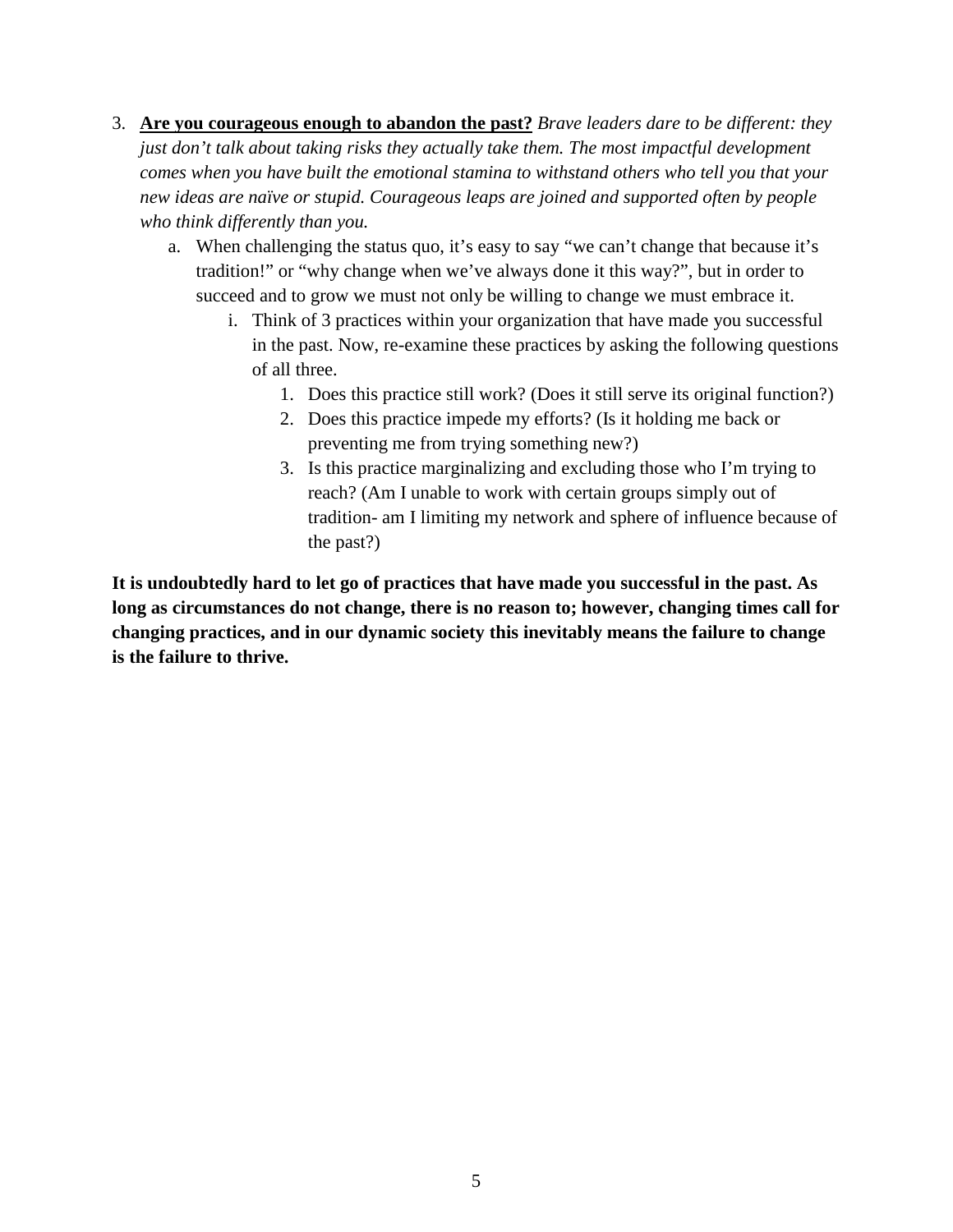## **How Great Leaders Inspire Action: Who? Why? How? What?**

*[Simon Sinek: "Start with why"]* 

1. **People don't buy what you do, they buy why you do it**, and great leaders are able to communicate why they do what they do in order to inspire action in others. The goal is not to do business with people who need what you have; the goal is to do business with people who believe what you believe.

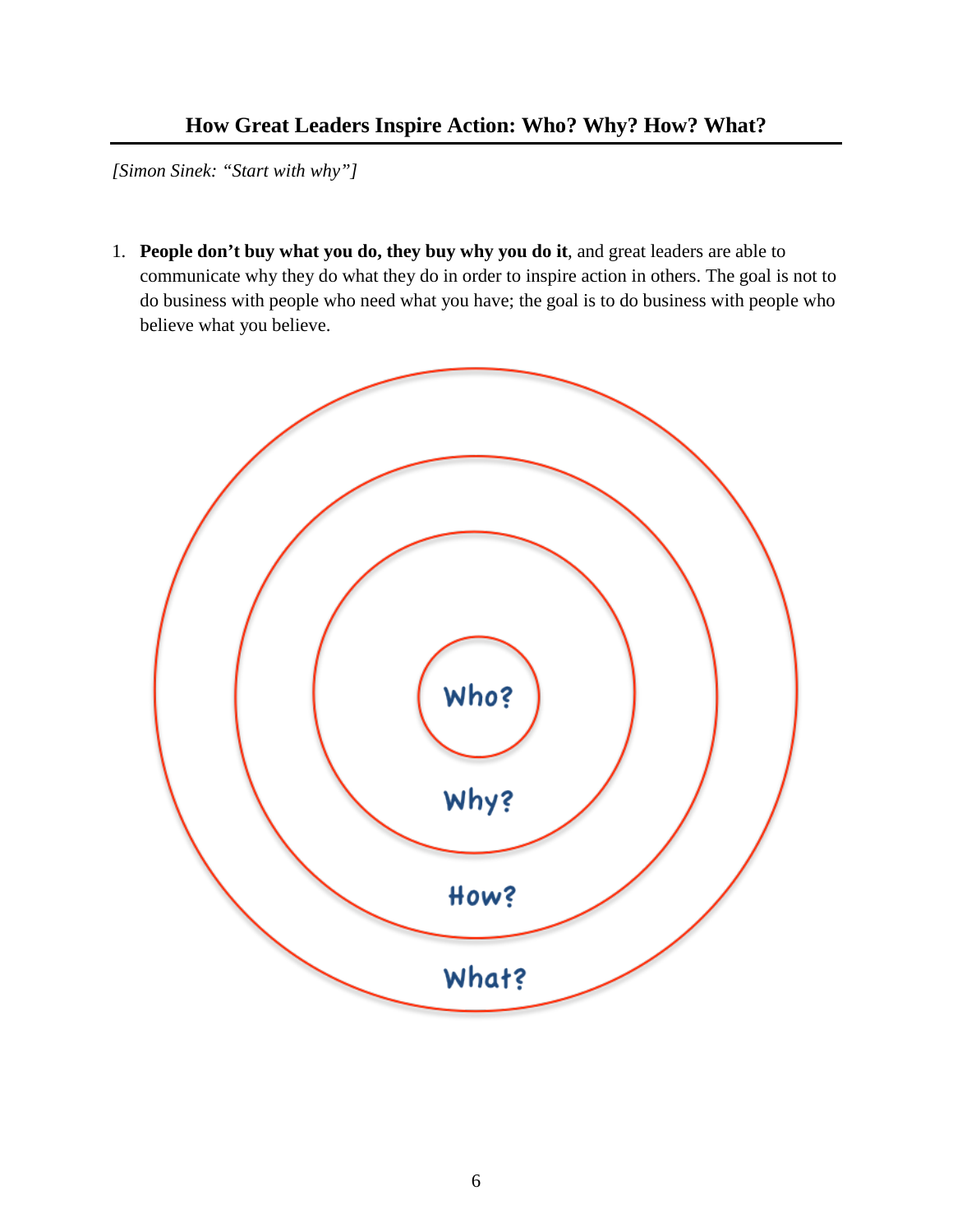- 2. Who, Why, How, What, and why should anyone care? No one is going to want to be a part of what you do if you can't tell them why you do it or give them a reason to care. The first step in successfully communicating what you believe is by working from the outside in and communicating from the inside out.
	- a. What does your Post do?

| 1.                           |                                                                                                                                              |
|------------------------------|----------------------------------------------------------------------------------------------------------------------------------------------|
|                              |                                                                                                                                              |
| 2.                           | <u> 1980 - Jan Sterling, amerikansk politiker (d. 1980)</u>                                                                                  |
|                              |                                                                                                                                              |
| 3.                           | <u> 1989 - Johann Stein, mars an de Frankrik en fan de Frankrik fan de Frankrik en fan de Frankrik fan de Frankri</u>                        |
|                              |                                                                                                                                              |
|                              | b. How does your Post do what they do?                                                                                                       |
|                              |                                                                                                                                              |
|                              |                                                                                                                                              |
| 2.                           |                                                                                                                                              |
|                              |                                                                                                                                              |
| 3.                           |                                                                                                                                              |
| $\mathbf{c}$ .               | Why does your Post do what they do: what's your cause, your purpose, your belief-<br>why does your organization exist?<br>1. $\qquad \qquad$ |
| 2.                           |                                                                                                                                              |
|                              |                                                                                                                                              |
| 3.                           |                                                                                                                                              |
|                              |                                                                                                                                              |
| d. Who does your Post serve? |                                                                                                                                              |
| 1.                           | <u> 1989 - Johann Barbara, martin amerikan basal dan berasal dan berasal dalam basal dalam basal dan berasal dala</u>                        |
|                              |                                                                                                                                              |
| 2.                           | <u> 1989 - Johann Stoff, deutscher Stoff, der Stoff, der Stoff, der Stoff, der Stoff, der Stoff, der Stoff, der S</u>                        |
|                              | and the control of the control of the control of the control of the control of the control of the control of the                             |
| 3.                           |                                                                                                                                              |
|                              |                                                                                                                                              |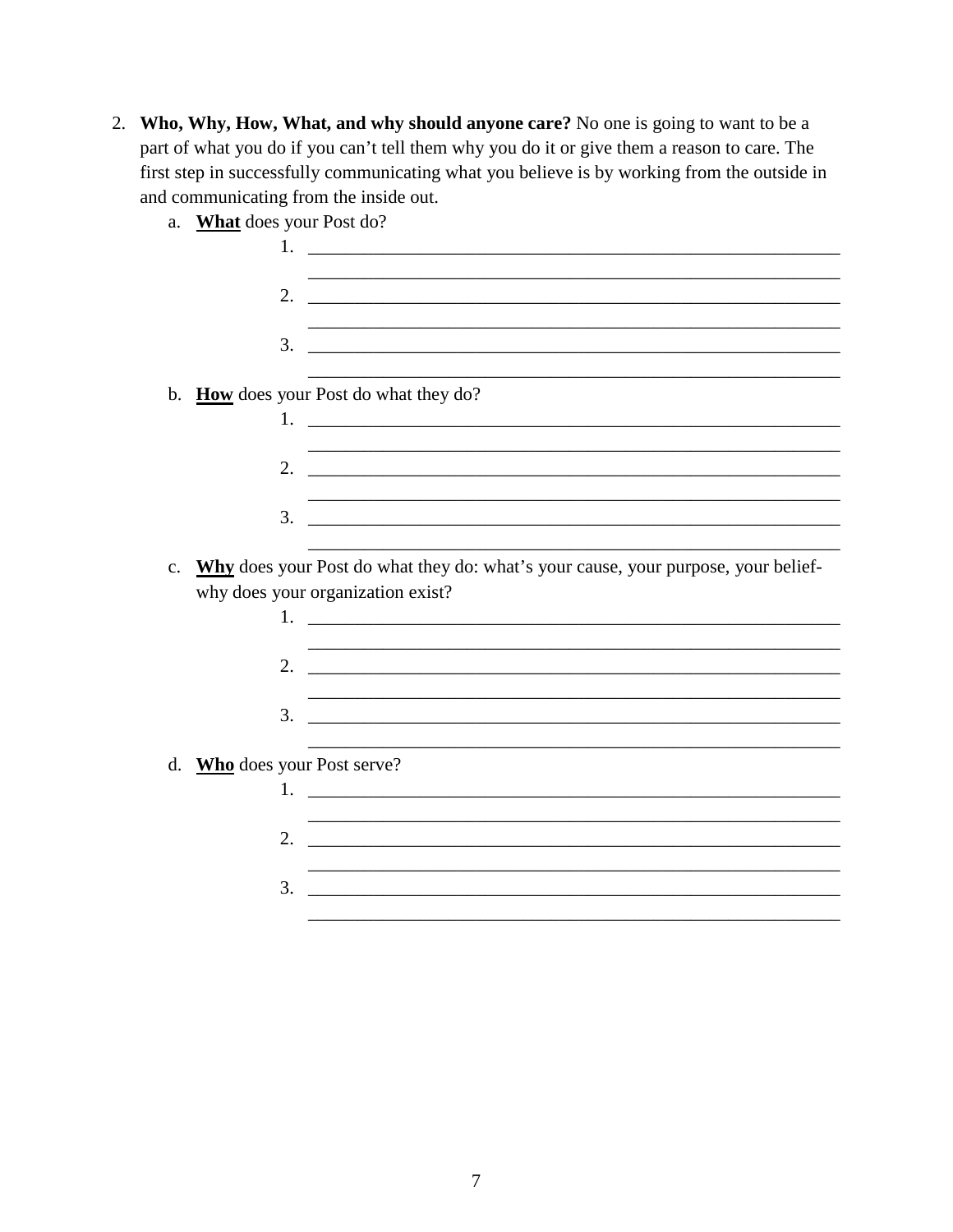e. Now, distill this into a mission statement that conveys what you believe and why anyone should care. Example:

*The Veterans of Foreign Wars of the United States believes America is defined by how it treats those who sacrificed to protect it; we believe in protecting and fighting for those who were brave enough to fight for us. Whether on Capitol Hill or in our communities, the VFW fights and defends the rights of America's veterans by lobbying for veterans' rights, helping veterans get the benefits they deserve, and assisting veterans further their education with scholarships and living assistance for them and their families. To do less, would be an unconscionable betrayal of our responsibilities as Americans and veterans. Become an agent of change, join the VFW, or help us in our fight and donate today.* 

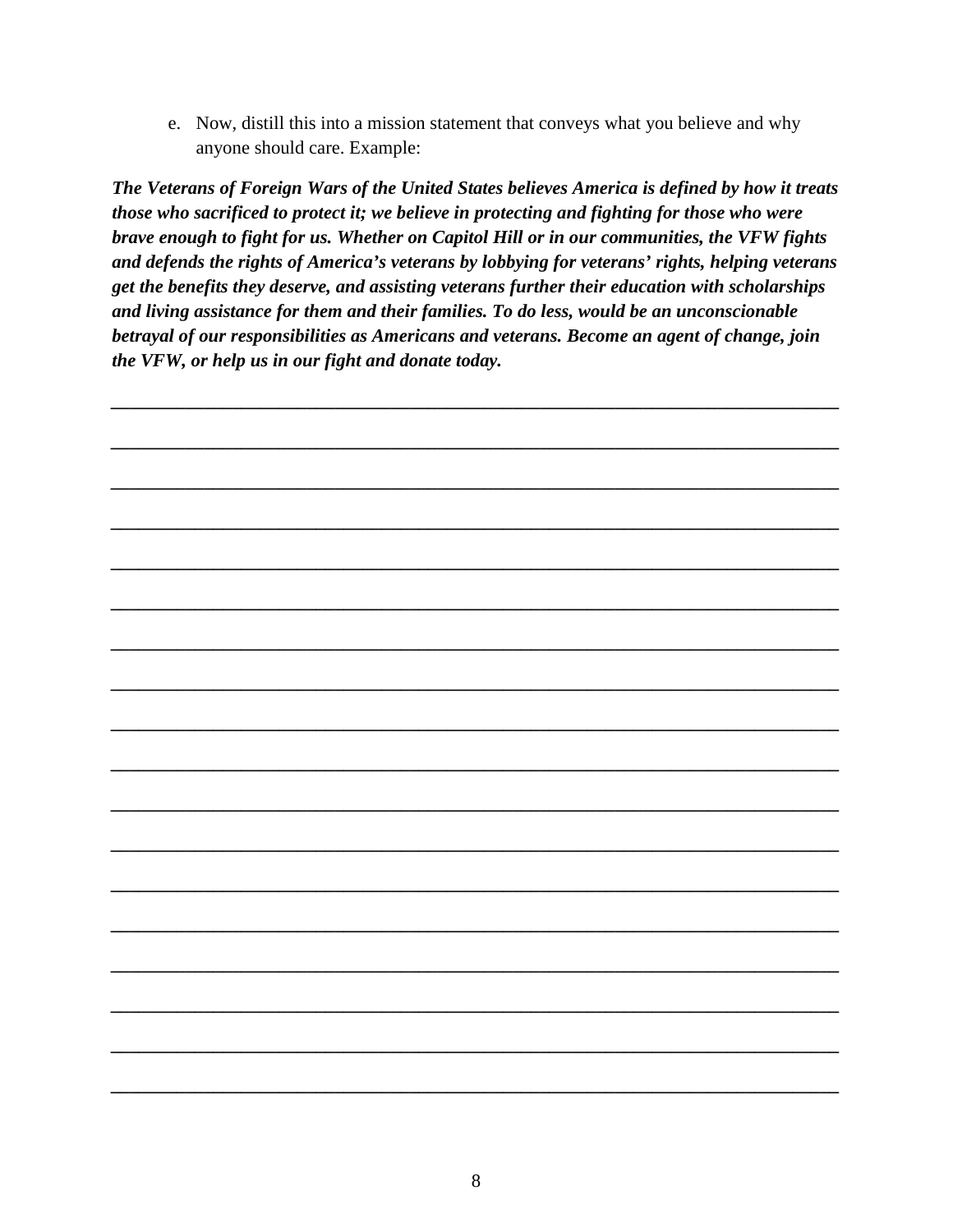- 1. Great leaders are prepared with great questions. *[Good Leaders Ask Great Questions: John C. Maxwell]*
	- a. Too often as leaders, we get fixated on our own point of view and spend our time trying to convince others of our opinions instead of trying to find out theirs. As English novelist and politician Edward Bulwer-Lytton asserted, "The true spirit of conversation consists in building on another man's observation, not overturning it." That's where questions come into play. By asking questions and listening carefully to answers, we can discover valuable perspectives other than our own. This is valuable because we often make faulty assumptions about other people:
		- i. **We believe people are good at the same things we are good at— they aren't.** Do you know your members? What are their backgrounds, skills, and hobbies? How can you utilize their strengths to accomplish the mission?
		- ii. **We believe people are energized by the same things that energize us they aren't.** Are you dismissing your member's ideas because they are not in line with your own? Instead of dissuading your members, focus their energy in activities they're interested in.
		- iii. **We believe people see the big picture in the same way we do— they don't.** After presenting your mission statement to your members, ask them to tell you what it means in their own words. How does their big picture differ from yours? This may give you invaluable perspective into how your members perceive the mission.
- 2. Great leaders are informed and utilize the resources available to them.
	- a. VFW tools and training.
		- i. Commander-in-Chief General Orders, National Headquarters Bulletin
		- ii. Department, District, and Post Bylaws
		- iii. VFW Podium Edition (Congressional Charter, Bylaws, Manual of Procedure, and Ritual)
		- iv. VFW Training and Support (*vfw.org*)
		- v. Department Training Programs (Schools of Instruction)
		- vi. *VFW* magazine and National Publications (Checkpoint, Action Corps Weekly)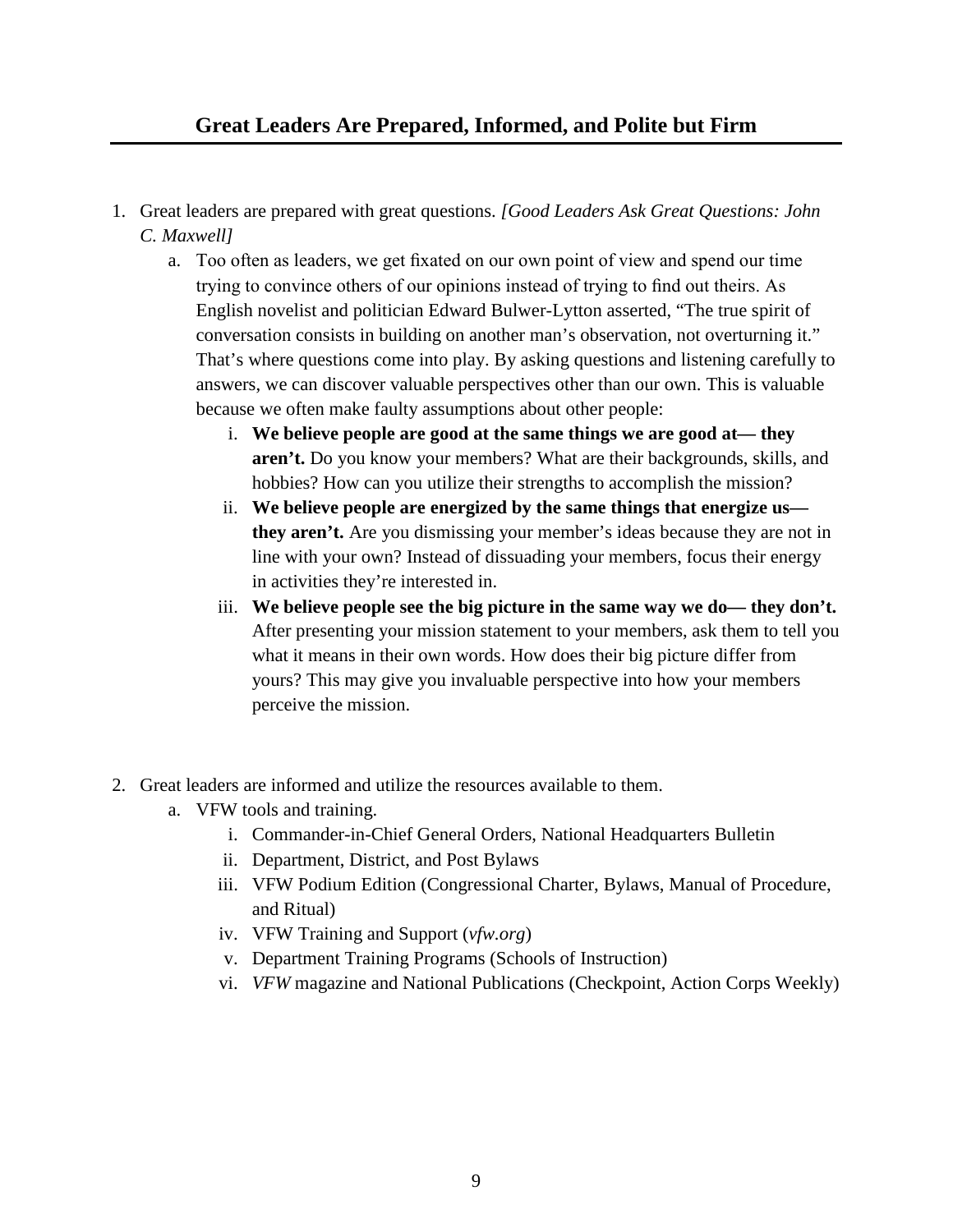- 3. Great leaders are polite but firm: how to deal with difficult people. Part of being a leader is having a thick skin, patience, and understanding when dealing with difficult people. *[John F. Gwizdak, Past Commander-in-Chief]*
	- a. The 4 members of every Post.
		- i. **Comrade Helen Hammer** Sits in the back of the meeting and complains about every piece of business.
		- ii. **Comrade Billy Bylaws** Favorite question, "Is that in the Bylaws?" Wants to disrupt your meeting by challenging parliamentary procedure.
		- iii. **Comrade N.O. Change** Favorite phrase, "We've always done it like that." Adverse to any and every change proposed – refuses to abandon the past.
		- iv. **Comrade Henry Give 'em Hell** He wasn't at the meeting, but won't hesitate to voice his disapproval of the business conducted. Wants to subvert any progress made with gossip and misinformation.
	- b. How do you handle these people? Be professional, be polite, have character, but be speak up and be firm.